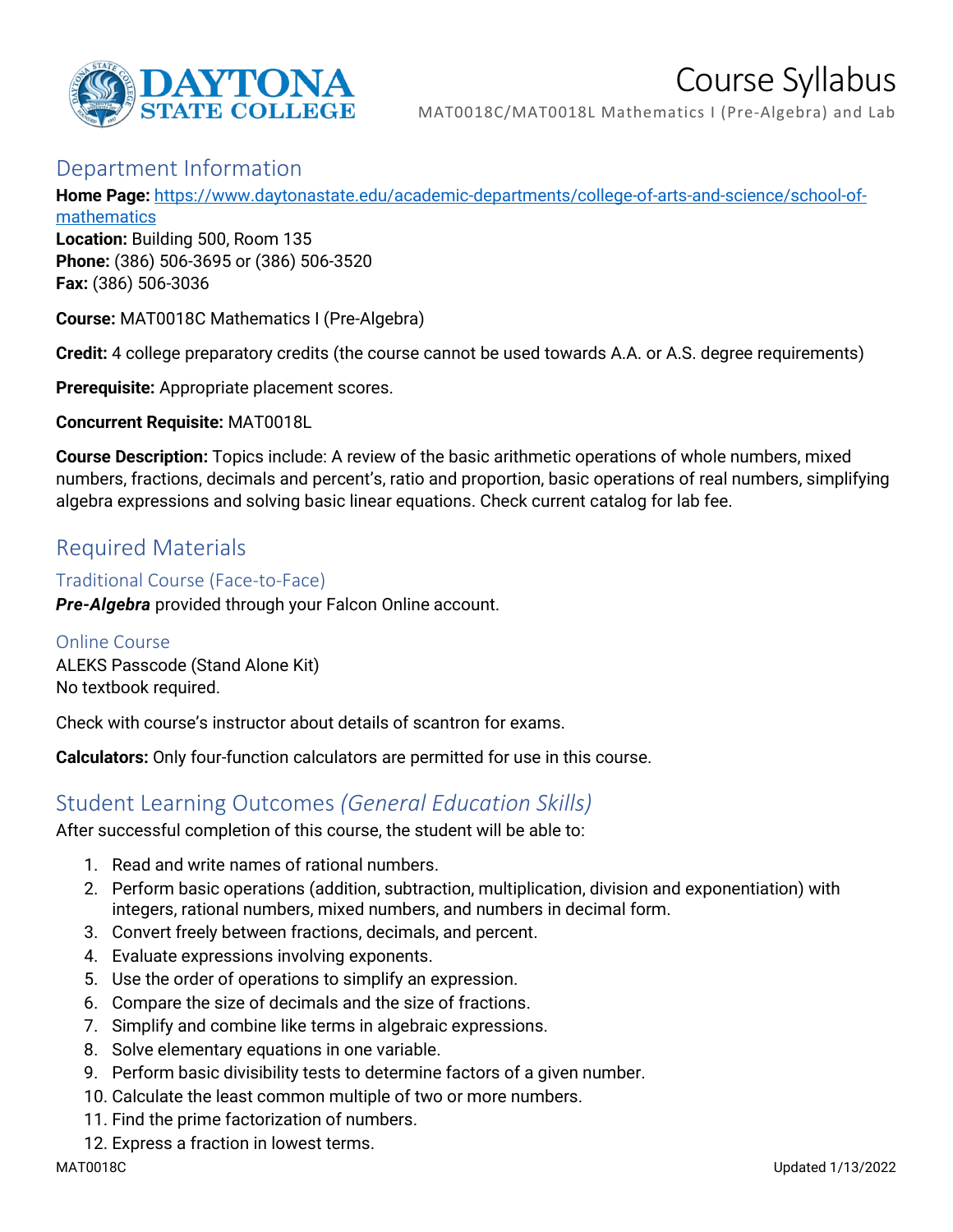- 13. Solve basic proportions.
- 14. Determine the perimeter and area of rectangles, squares, triangles, trapezoids, and parallelograms.
- 15. Solve proportions involving similar shapes.
- 16. Write and compare unit rates.
- 17. Solve basic equations involving percent.
- 18. Solve basic applied problems.
- 19. Solve basic applied problems involving percent.

### Class Expectations

The Daytona State College School of Mathematics believes students can learn math if they spend time practicing their math skills by doing their homework. This course will allow students to practice their math skills during class. Students will complete a significant amount of homework in class and learn the concepts of mathematics with an instructor who will assist students when needed.

Each class will consist of a video lecture explaining the day's concepts to the class. The video lecture will ensure consistency among all of the classes for all of the topics taught in this course. The instructor of the course will be available to assist students in completing their in-class assignment.

This course meets four times a week for daytime courses and two days a week for evening courses. An inclass assignment will be handed in at the end of each class period. Student's will receive a grade of  $0 - 100\%$ depending on the amount of work the student has completed correctly for the day.

#### MAT0018 Lab

All students are required to register for a MAT0018 Lab class. The lab component is essential to student success and work completed in the lab counts for 20% of the grade. Failure to complete all labs may result in failure in the course. Please note: the grade you receive in the course will also be the same grade you will receive in the lab. The grade for your lab work is as follows:

- Completion of 9 modules 20 points (100%)
- Completion of 8 modules 18 points (90%)
- Completion of 7 modules 16 points (80%)
- Completion of 6 modules 14 points (70%)
- Completion of 5 modules 12 points (60%)
- Completion of 4 modules 10 points (50%)
- Completion of <4 modules 0 points (0%)

Check with the Academic Support Center staff to get the due dates for each module.

#### Cell Phones

The use of watches, beepers, cell phones, MP3 players, iPods, laptops, and other electronic devices is a distraction. Please ensure that all electronic devices are off (or in silent mode). If an emergency arises, please be courteous to your fellow students and leave quietly. Under no circumstance should any of the electronic devices listed above be used during any classroom assessment.

#### Attendance

MAT0018C Updated 1/13/2022 You are expected to arrive on time to class. Attend to your needs before entering the room. Students who come late or leave during class are a distraction to both the instructor and other students. Experience has shown that there is a high correlation between regular class attendance, punctuality, and good grades. Therefore, it is expected that you will attend all classes. Note that, after three absences, if you miss class for any reason, you will receive a zero for that particular day's in-class assignment unless your instructor has approved the absence. If you are absent, you are responsible for knowing the material that you have missed.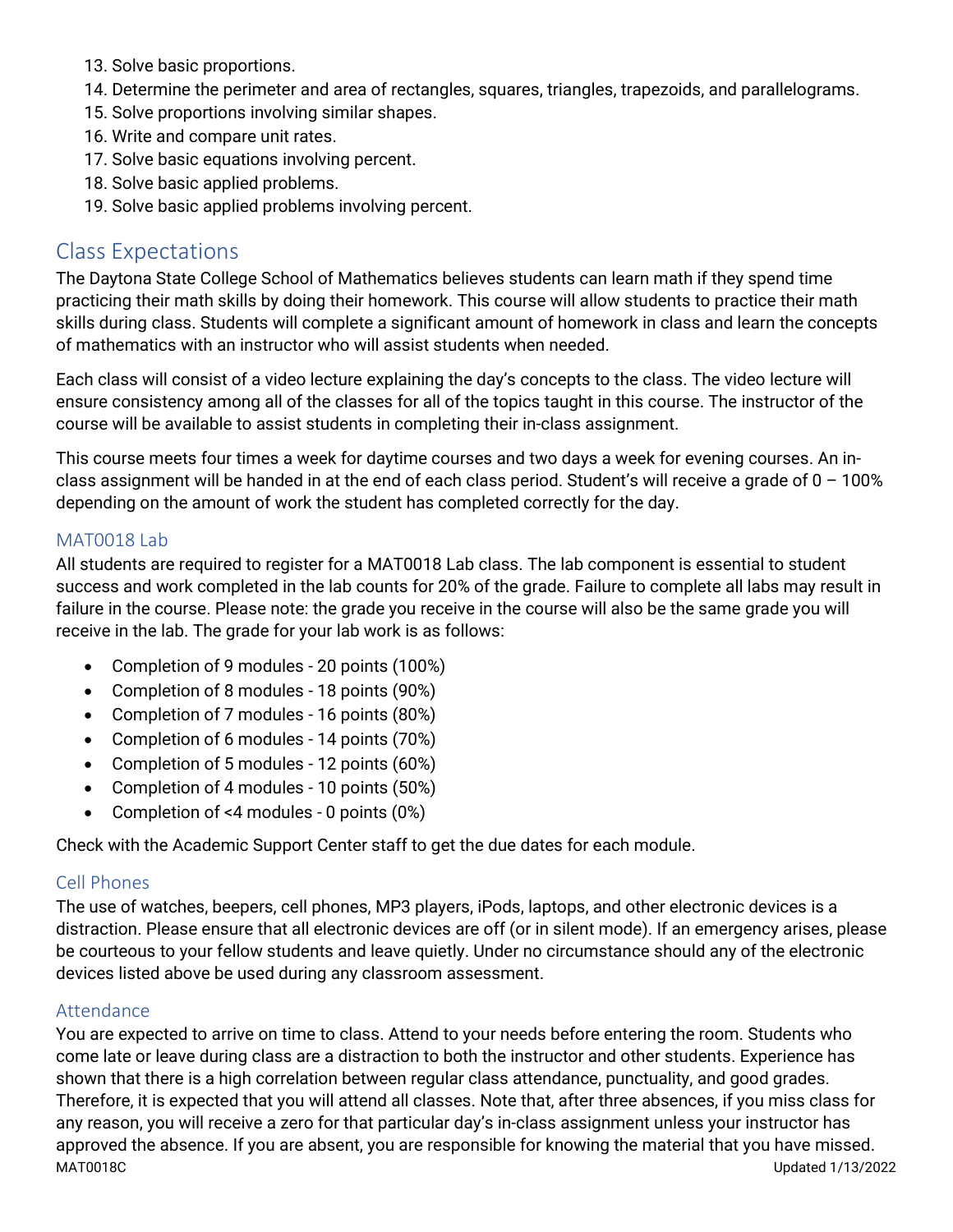### Missed Assignments and Test

Students are allowed to make up three missed in-class assignments without penalty. More than three makeups are only allowed if your instructor feels it is warranted due to the situation. Without approval from your instructor, after three absences you will receive a zero for that particular day's in-class assignment and no make-up will be allowed. If you miss a midterm and/or final exam, please see your instructor. In some cases, a make-up exam is warranted. However, a make-up exam is not guaranteed. In order to make-up your midterm and/or final exam, reasonable documentation (at the discretion of the instructor) is required. If you are absent, you are responsible for knowing all that you have missed.

### How to Proceed Through the Course

Students should plan to have three hours of study time per week for each credit hour of class time. For example, when taking a typical 3 credit hour course, students should plan to spend at least 9 hours per week doing coursework and studying for that course regardless of the mode of delivery (online, hybrid, face-to-face).

# Grading Policy

Grades will be determined as follows:

| <b>Assignment</b>    | <b>Percentage of Grade</b> |
|----------------------|----------------------------|
| In-class assignments | 40%                        |
| Lab exercise         | 20%                        |
| Midterm              | 20%                        |
| Final exam           | 20%                        |
|                      |                            |

### Midterm/Final Exam Review Packet

This packet will be cumulative and assigned one week before the final. Your instructor will grade and go over it during the final exam review.

### Final Exam

A cumulative final exam will be given the last day of class. No exams will be given early. A scantron is required.

### Grading Scale

For more detail on the course grading policy and procedure, you must contact the course's specific instructor.

 $90 - 100$  A  $85 - 89$  B+  $80 - 84$  B  $70 - 79$  C  $60 - 69$  D Below 60 F

### Grades

Students may access their final grades by logging onto [my.daytonastate.edu,](https://my.daytonastate.edu/) clicking on My Academics, then My Classes, and finally View My Grades.

### Classroom Policies

**Disclaimer:** This syllabus has been constructed to be as complete as possible, but I reserve the right to alter policies, procedures, and the syllabus as needed with notification to students. Please utilize the course shell in Falcon Online regularly as any changes to the syllabus will be posted there.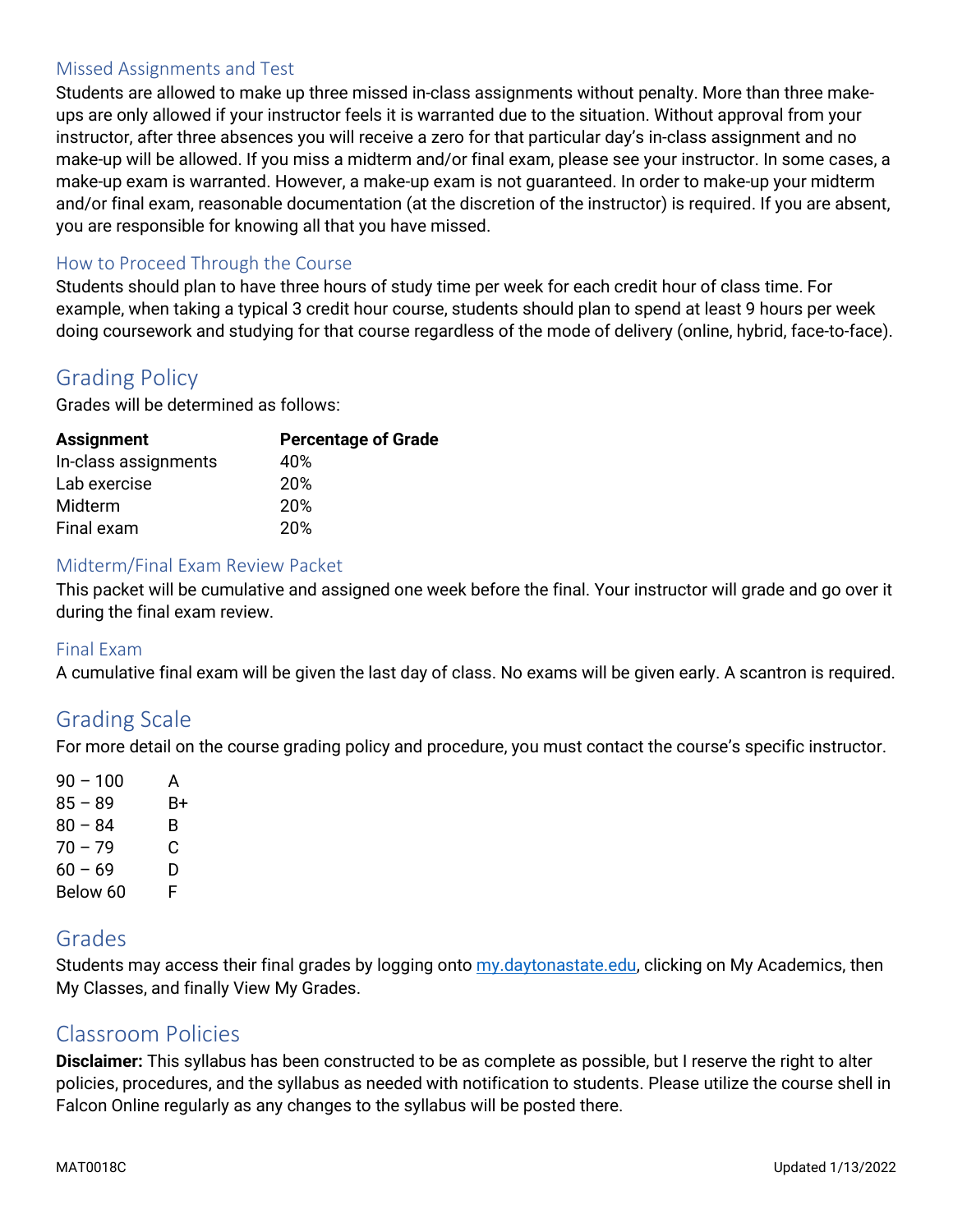**How to Proceed Through the Course:** Students should plan to have three hours of study time per week for each credit hour of class time. Example: When taking a typical 3-credit hour course, students should plan to spend at least 9 hours per week doing coursework and studying for that course regardless of the mode of delivery (online, hybrid, face-to-face).

**Communication:** College email is the official and primary internal communication method of Daytona State College. Employees and admitted students are assigned a Daytona State College email account which serves as the primary mechanism for official communication between College employees and registered students.

**Children/Non-Enrolled Individuals in Class:** Individuals who are not registered in the course are not permitted in the class when in session.

**Attendance:** Students who stop attending this class will be withdrawn from the class and receive a final grade of W1 (Withdrawn). Attendance includes participating in online or face-to-face environments as required.

**Classroom Etiquette:** All students should be on time for class. Attend to your needs before entering the room. Students who come late or leave during the class are a distraction to both the instructor and other students. The use of cellular phones and other electronic devices is also a distraction. Please ensure electronic devices are off (or silenced). If an emergency arises, please be courteous to your fellow students and leave quietly. Finally, cell phones, watch alarms, etc. are strictly prohibited during classroom assessment.

**Audit:** Auditing a course means that you wish to attend the classes, but do not wish to receive a grade. It is school policy that no audit will be approved after the drop/add period has ended.

**Incomplete Grade:** A grade of "I" will only be given at the end of this course when the instructor deems that the student has satisfied each of the following:

- 1. Has completed a minimum of 75% of the course work and made every effort to pass the course which includes having a record of good class attendance.
- 2. Has provided the instructor with a legitimate and documented reason for not being able to complete the course work by the end of the semester.
- 3. Has requested in writing from the instructor a grade of "I" prior to the last class period of the semester.
- 4. Has a mathematical chance to pass the course.

If this math course is a prerequisite for another math course, you may not be able to register for that math course until the incomplete is satisfied and a grade is entered.

It is the responsibility of the student to complete the remaining assignments before the incomplete automatically converts to the grade of F, which is 45 days following the end of the term in which the I grade was assigned.

A grade of "I" is only intended for students with unforeseeable circumstances which will result in them not being able to complete the course during the current semester.

**Class Withdrawal Process:** Students can withdraw from this class prior to the date listed in the Academic Calendar. It is not necessary to have approval from the instructor to withdraw from the course, but you should discuss the situation with the instructor prior to any action. Many times, issues and concerns can be resolved with communication. Please review the Refund/Repayment Policy in the current college catalog and check with the [Financial Aid](https://www.daytonastate.edu/financial-aid) office to determine how the withdrawal might affect your current and future financial aid eligibility. The steps for withdrawal from a class can be found on the [Student Falcon Self-Service InfoGuide](https://library.daytonastate.edu/student-falcon-self-service/home) (https://library.daytonastate.edu/student-falcon-self-service/home) under Drop Classes.

**Reinstatement Procedures and Instructions:** Students who are dropped from a class due to non-payment, nonattendance, or other process and wish to be reinstated should make a request following the [Class](https://www.daytonastate.edu/enrollment-information/index.html)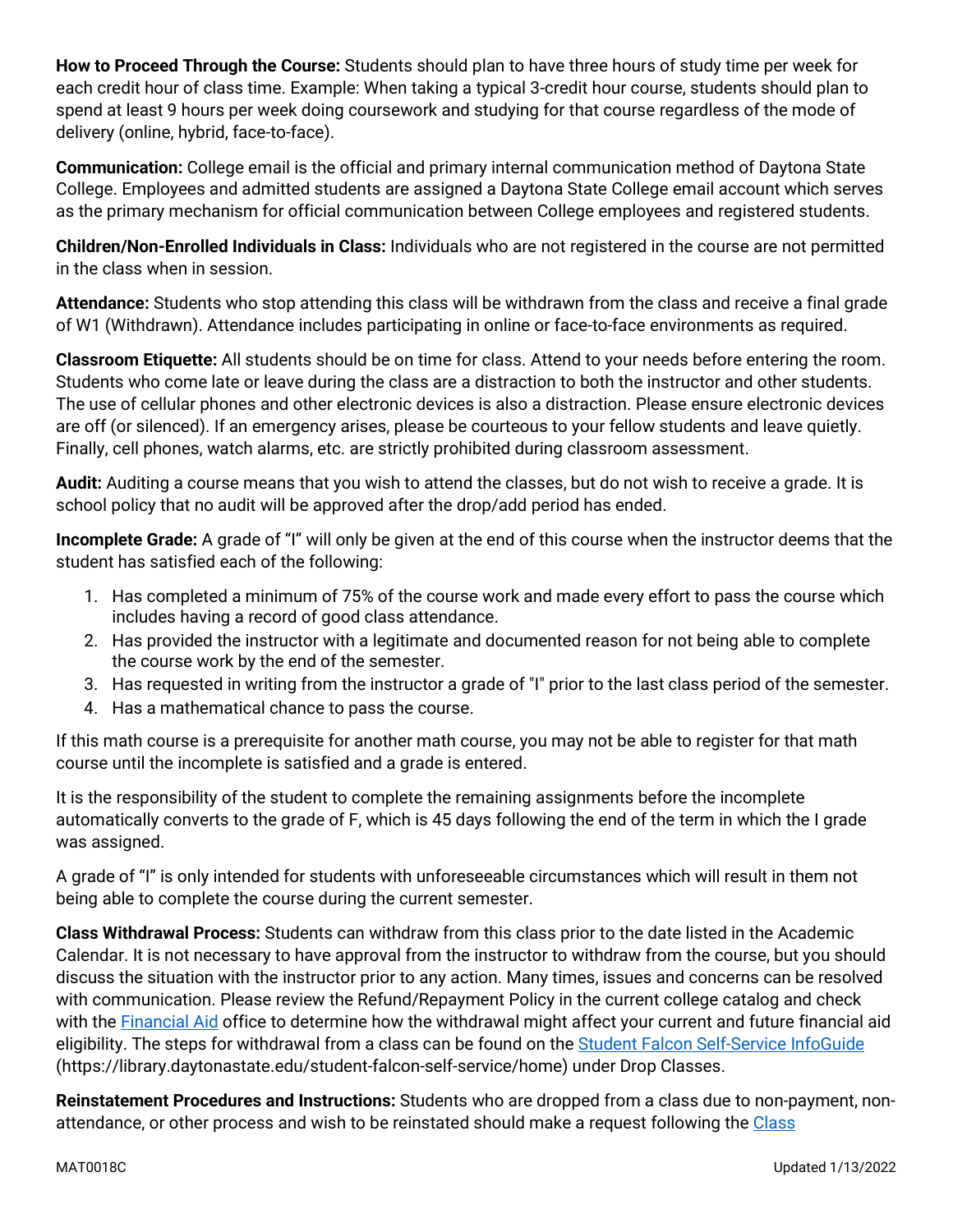[Reinstatement Procedure](https://www.daytonastate.edu/enrollment-information/index.html) (https://www.daytonastate.edu/enrollment-information). Students are advised to speak with Enrollment Services to ensure the reason for the drop is resolved.

**Student Rights & Responsibilities:** Students are responsible for reading and following all college policies outlined in the current Student Handbook. Some of the most important are summarized below. The Handbook can be accessed on the [Student Resources](https://www.daytonastate.edu/student-resources) webpage (https://www.daytonastate.edu/student-resources) under the Student Resources left navigation menu.

**Sensitive Materials:** Course content aims to enable students to reach course goals and objectives. As such, students may be introduced to a wide range of topics and ideas that differ from familiar understandings and beliefs. Some content may be considered sensitive or offensive or disturbing (or all of the above) by some students.

**Recording:** Students may record video or audio of a class lecture for a class in which the student is enrolled for their own personal educational use. A class lecture is defined as a formal or methodical oral presentation as part of a college course intended to present information or teach enrolled students about a particular subject.

Recording class activities other than class lectures, including but not limited to lab sessions, student presentations (whether individually or part of a group), class discussion (except when incidental to and incorporated within a class lecture), clinical presentations such as patient history, academic exercises involving student participation, test or examination administrations, field trips, private conversations between students in the class or between a student and the faculty member, is prohibited. Invited guest speakers may be recorded with their consent. Recordings may not be used as a substitute for class participation and class attendance and may not be published, posted, or shared without the written consent of the faculty member. Failure to adhere to these requirements may constitute a violation of the Student Code of Conduct.

**Academic Integrity:** To preserve academic excellence and integrity, the College expects you to know, understand, and comply with the Academic Integrity Policy, which prohibits academic dishonesty in any form, including, but not limited to cheating and plagiarism. The grades you earn must be based upon your own work and must accurately reflect your own knowledge and skills.

An instructor who finds that a student has violated Academic Integrity may apply an academic consequence ranging from a zero percent for the assignment, up to and including failure for the entire course. Violations may be reported to the academic department chair for review and/or referred to the Judicial Affairs for appropriate disciplinary resolution. Visit the **Student Services Departments** page (https://www.daytonastate.edu/student-service-departments) for more information about Academic Integrity and the appeal process.

**Honor Pledge:** "I, as a member of the DSC community, pledge that I will neither give nor receive unauthorized aid in my work nor will I present another's work as my own, nor will I tolerate anyone who does." View the Student Handbook for more information.

### Forms of Academic Dishonesty

**Cheating:** Cheating can be defined as: receiving or giving unauthorized assistance on a quiz, test, exam, paper, or project or unauthorized use of materials to complete such; collaborating with another person(s) without authorization on a quiz, test, exam, paper, or project; taking a quiz, test, or exam for someone else or allowing someone else to do the same for you.

**Plagiarism:** Plagiarism can be defined as: submitting work in which words, facts, or ideas from another source are used without acknowledging that the material is borrowed whether from a published or unpublished source. For specific information on how to document information from other sources, students should check with their instructors, academic departments, or a recognized writing manual, such as MLA or APA.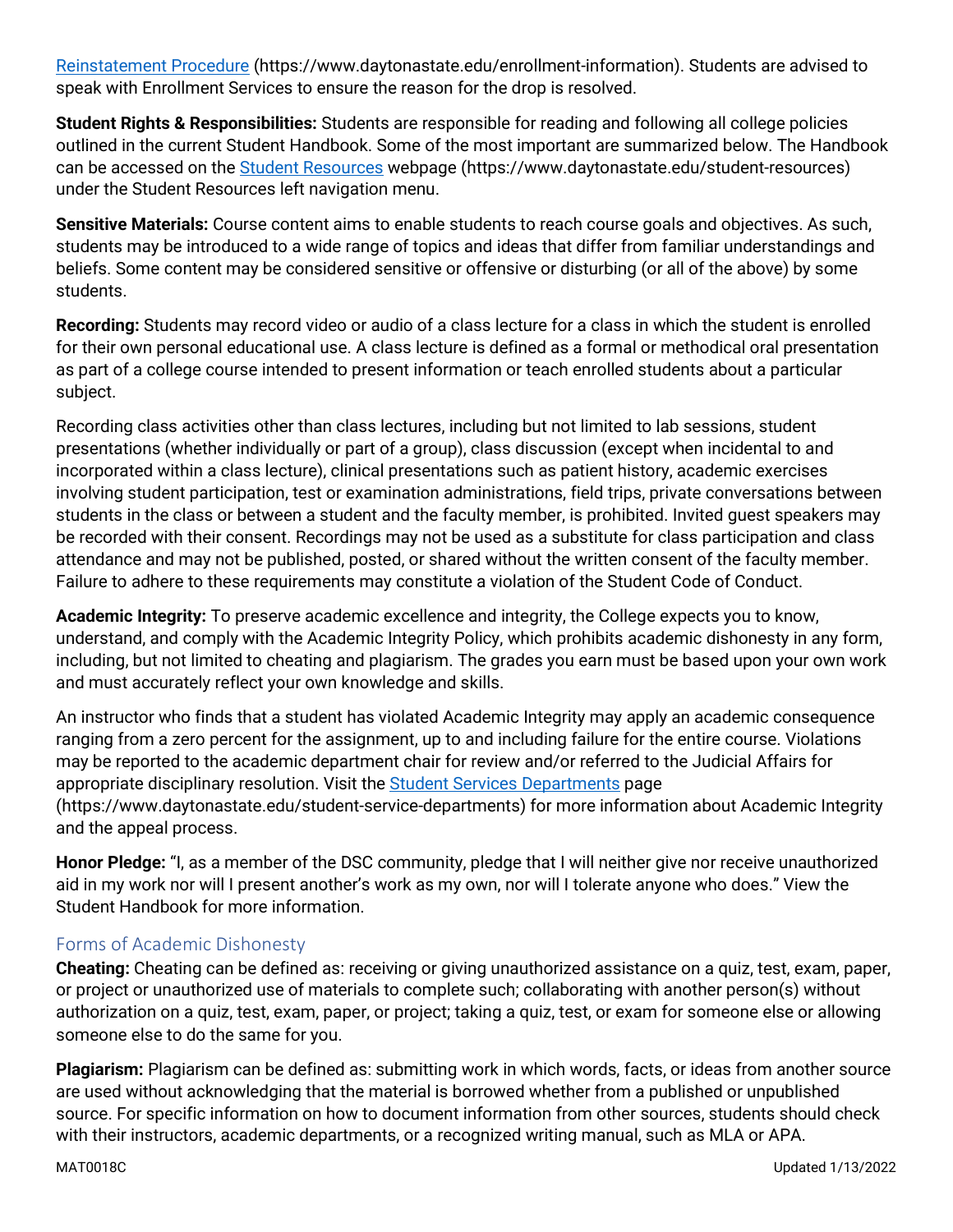**Self-plagiarism:** When students turn in the same assignment for two different classes, they are selfplagiarizing. This rule also applies to sections of an assignment. Not only does 'repurposing' assignments deny students the opportunity to learn, but also it is not fair according to the college's standards. Because of this, self-plagiarizing is coined 'double-dipping,' which leads to devaluation of grades and therefore, a devaluation of the College. Daytona State College prohibits self-plagiarism.

**Online Academic Integrity Violations:** These violations include but are not limited to the following: sharing your Falcon Online password, working on an assignment with someone else when it is supposed to be done on your own, looking at someone else's work while taking a quiz or exam, using a cell phone to share quiz or exam information, revising a paper that was found on the Internet, or submitting a paper purchased form a website.

**Fabrication:** Fabrication can be defined as listing sources in a bibliography that one did not actually use in a written assignment; presenting false, invented, or fictitious data/evidence in a written assignment.

**Other Academic Misconduct:** Other Academic Misconduct might include, but is not limited to:

- In a testing situation, conduct, such as, looking at a classmate's test, talking to a classmate, or leaving the classroom without the instructor's or proctor's permission.
- Obtaining help while taking online tests or quizzes in the form of another person consultation, Googling for answers, texting, or using other social media.
- Obtaining part or all of a test by theft/purchase OR selling /giving part of all of a test to someone else.
- Soliciting someone to impersonate you online or in a classroom setting.
- Entering an office or building for the purpose of changing a grade on a test, assignment, or in a grade book or for the purpose of obtaining a test.
- Altering or attempting to alter academic records of the College which relate to grades; being an accessory to same.

**Microsoft Office:** Microsoft Office 365, with 1TB of OneDrive storage, is available to enrolled Daytona State College students. Students are provided a college email address that serves as the student's official source for college communication. In addition to email, Office 365 provides students with shared calendars, the ability to create and edit documents online, team sites, and other collaboration tools. Whether you work on a PC, Mac, tablet, or phone, you will have a consistent experience across all your devices. The service includes online versions of Word, PowerPoint, Excel, Teams, OneNote, and OneNote Class Notebook. For more information about Office 365, visit the **Help Desk** webpage (https://www.daytonastate.edu/help-desk/) and click on Office 365.

**Student Evaluation of Instruction:** Every semester for every course, you have the opportunity to give your instructors feedback on your experiences in class. Instructors use your feedback to make informed decisions about how they teach their courses. Understanding student perceptions and experiences is a part of how we improve teaching across the college. Student evaluations of instruction are also an important element of the faculty evaluation process, which is why collecting a broad, representative, and valid data set is important. What this means is the more students who participate, the better the feedback.

You'll receive email with instructions near the end of the semester. You have about two weeks before the evaluation window closes. You can find the Course Evaluation window for each semester in the Academic Calendar on Daytona State College's website menu under Academics. Your course evaluation link is unique, and evaluations are anonymous. Additionally, evaluations are anonymous, and instructors only see summaries after grades are posted.

**Class expectations:** This is a college credit course. All papers and communications related to the course must be written using proper grammar, spelling, and punctuation. Abbreviations, phrases, et cetera, that may be acceptable in emails between friends or on discussion boards outside of this course are not acceptable.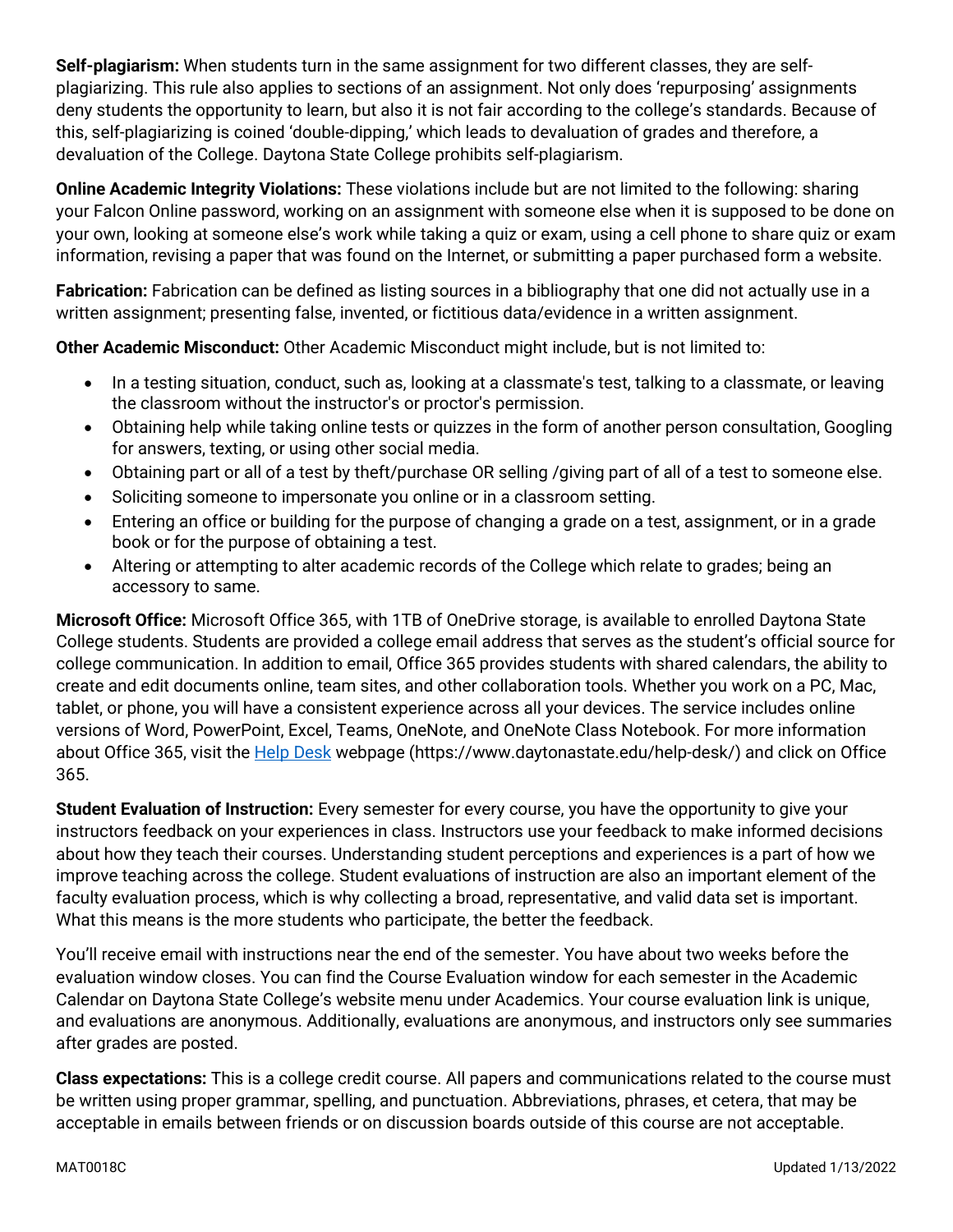Any written communication received without following the standards of proper English will adversely affect your grade. This course also helps develop the general education skills of critical thinking, computation, and computer literacy.

**Student Rights & Responsibilities:** Students are responsible for reading and following all college policies outlined in the current Student Handbook. The Handbook can be accessed on the [Student Resources](https://www.daytonastate.edu/student-resources) webpage (https://www.daytonastate.edu/student-resources) under the Student Resources left navigation menu.

## Support Services

**Counseling and Accessibility Services:** Counseling and Accessibility Services (CAS) provides tools and resources to students with documented disabilities. Students who self-disclose a disability and provide the required documentation to the CAS Office can receive confidential and reasonable accommodations to assist in their academic success. If you need accommodations, please contact the CAS Office at (386) 506-3038.

To call Florida Relay dial 7-1-1 or the appropriate toll-free number: 1-800-955-8771 (TTY), 1-800-955-8770 (Voice). Counseling Services are available on campus to help students by providing confidential short-term counseling and linking them to local community mental health professionals for long-term assistance when needed. Please call (386) 506-3038 for more information. Visit the [Counseling and Accessibility Services](https://www.daytonastate.edu/student-service-departments/counseling-accessibility/) webpage (https://www.daytonastate.edu/student-service-departments/counseling-accessibility/) for more information.

**Veterans:** If you are currently serving or have ever served in the U.S. Military, please feel free to visit the Veterans Center in the Building 100, Room 205 for any assistance or phone (386) 506-3653. Please visit the [Veterans Services](https://www.daytonastate.edu/veterans-services) webpage (https://www.daytonastate.edu/veterans-services) for more information.

**Academic Support Center:** The Academic Support Centers (ASC) assist students on every campus to achieve their potential by providing the resources they need to become successful, independent learners. Visit the [Academic Support Center](https://www.daytonastate.edu/library-and-tutoring/academic-support-center/index.html) webpage (https://www.daytonastate.edu/library-and-tutoring/academic-supportcenter/) for more information or email [ASC@DaytonaState.edu.](mailto:ASC@DaytonaState.edu)

**Writing Center:** For assistance with all stages of the writing process, please visit the [Writing Center](https://www.daytonastate.edu/library-and-tutoring/writing-center/) webpage (https://www.daytonastate.edu/library-and-tutoring/writing-center/). Appointments are recommended.

**Library and Research Services:** The Daytona State Library offers a variety of services and resources to support your academic success. Visit the *library website* (https://library.daytonastate.edu) to learn more.

**Technical Support:** Tech support is available for FalconMail, printing, web usage, Falcon Online, and more. Students may call (386) 506-3950 or email [HelpDesk@DaytonaState.edu.](mailto:HelpDesk@DaytonaState.edu) Information can be found on the [Help Desk](https://www.daytonastate.edu/help-desk/) webpage (https://www.daytonastate.edu/help-desk/). General help information for using Falcon Self-Service can be found in the [Student Falcon Self-Service Help Guides](https://library.daytonastate.edu/student-falcon-self-service) (https://library.daytonastate.edu/student-falcon-self-service).

For Falcon Online 24/7 support of course tools, view Help/Resources on the Falcon Online navbar or call the Helpdesk at (386) 506-3950, option 2. General help information for Falcon Online can be found in the [Falcon](https://library.daytonastate.edu/falcononline)  [Online for Students](https://library.daytonastate.edu/falcononline) InfoGuide (https://library.daytonastate.edu/falcononline).

**DSC Alert:** Daytona State College has a mass notification system, DSC Alert. It's a multi-modal mass notification system that enables DSC to quickly send critical information to the College community via text, phone, and email during an emergency. Students also may receive non-emergency (outreach) communication including information on Registration, Financial Aid, College events, and other messages intended to make the enrollment process easier and improve your DSC experience. All DSC students are automatically opted into DSC Alert when they begin classes and will receive this service at no charge.